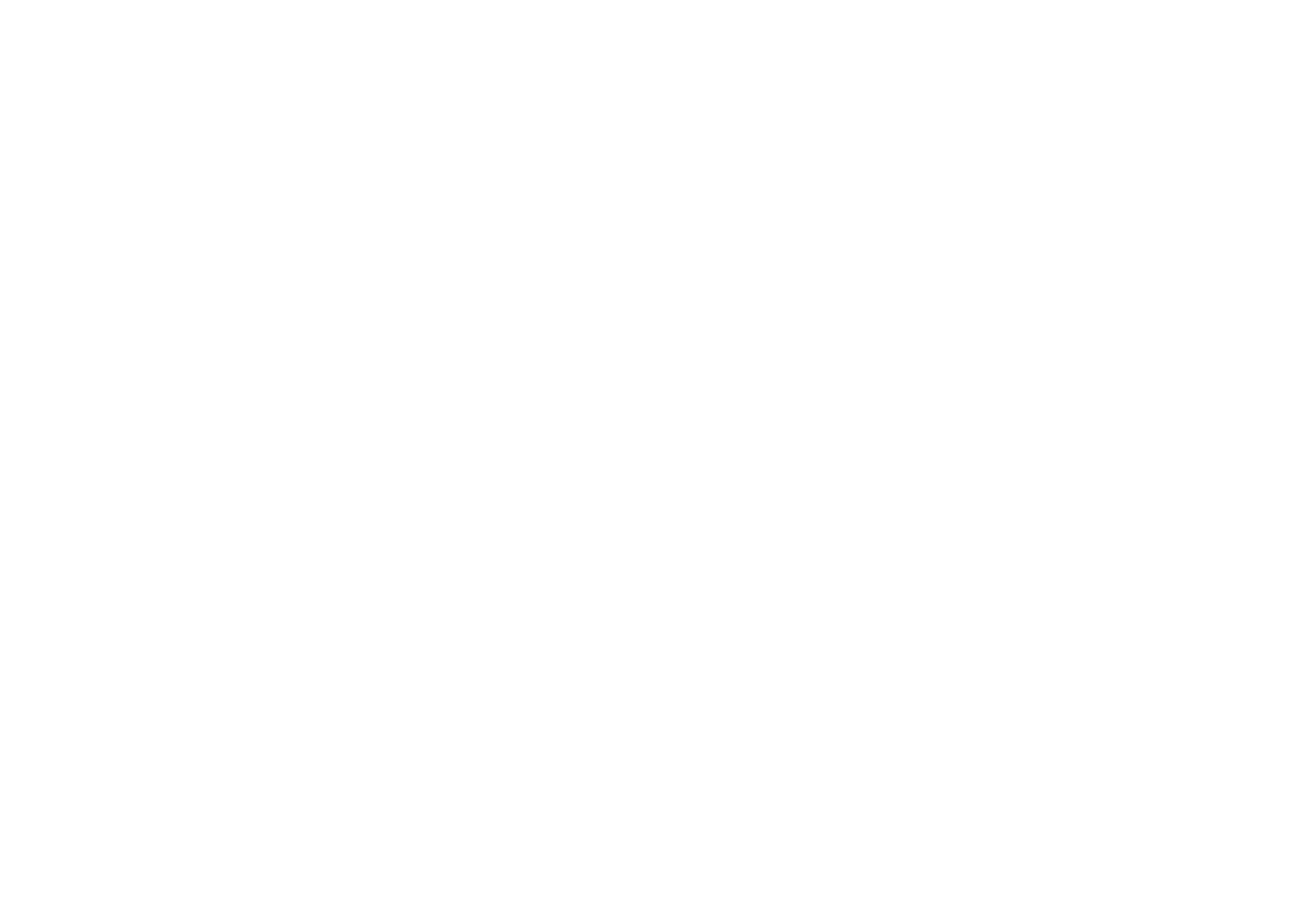### GRAZING BOARDS

SMALL GRAZING BOARD Cheddar, Brie, charcuterie meats, Chrissy's relishes, Ironpot bread, crudités, olives and other nibbles \$45

LARGE GRAZING BOARD Cheddar, Brie, Blue, Truffle Manchego, charcuterie meats, Chrissy's relishes, Ironpot bread, crudités, olives and other nibbles \$70

**DESSERTS** 

Lemon curd tart

\$12

Chocolate brownie

\$12

Dietary requirements can be catered for please let us know when ordering

## SPARKLING

2020 Good Day Sunshine Prosecco Murray Darling, NSW \$12 glass | \$55 bottle

2020 It's Not My Fault I Like Bubbles Sparkling Pinot Noir Adelaide Hills, SA \$14 glass | \$68 bottle

> 2021 Lansdowne "Super Plonk" Pet Nat Adelaide Hills, SA \$12 glass | \$58 bottle

NV Billecart-Salmon Nature Champagne Champagne, FRANCE \$160 bottle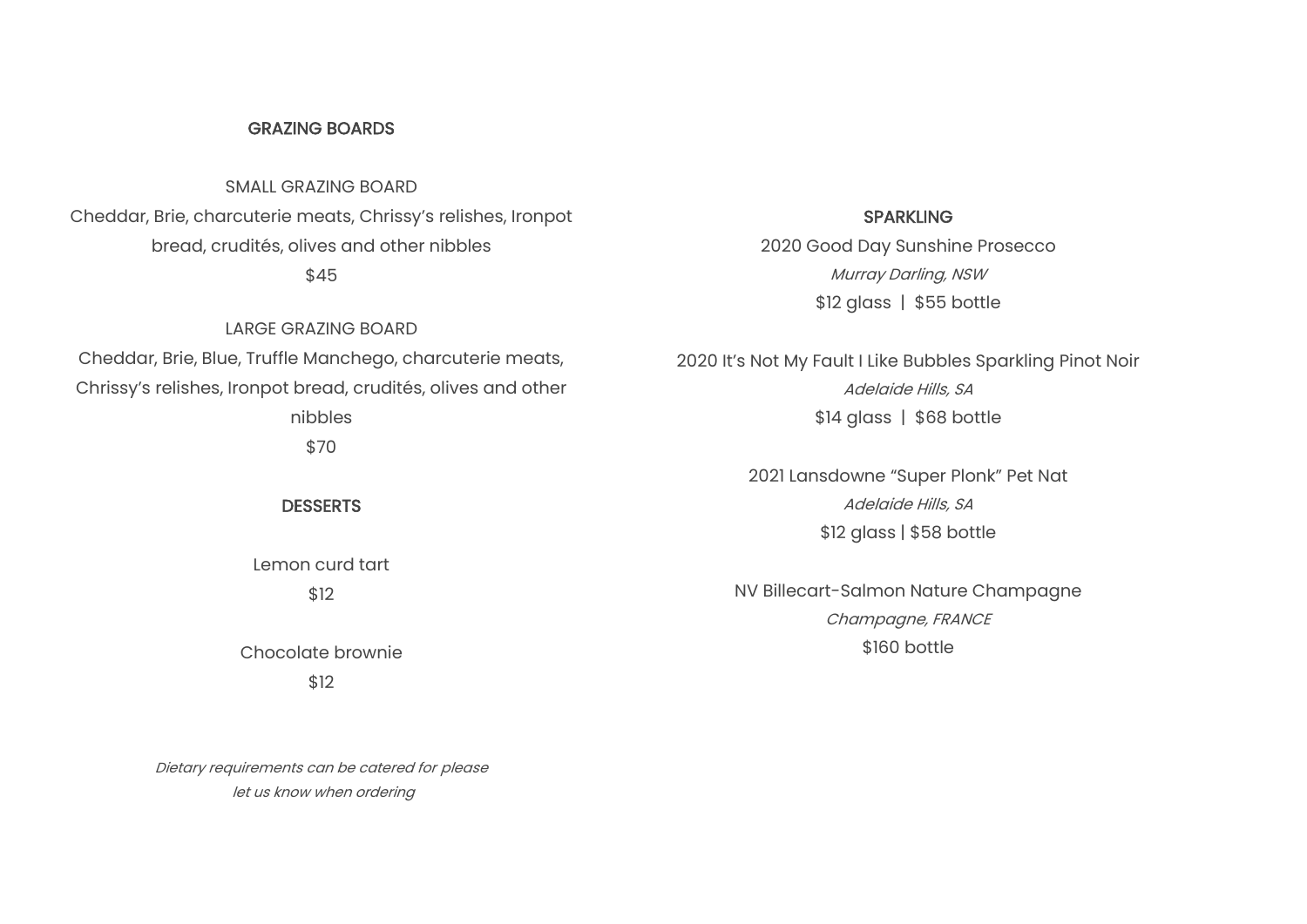## WHITE / ROSÉ

2020 Hunter's Sauvignon Blanc Marlborough, NZ \$12 glass | \$58 bottle

2019 Vino Athletico Alto! Alto! Bianco Field Blend King Valley & Macedon Ranges, VIC \$14 glass | \$68 bottle

> 2021 Shut the Gate "For Love" Fiano Wrattonbully, SA \$14 glass | \$65 bottle

> > 2021 Ravensworth Pinot Gris Murrumbateman, ACT \$14 glass | \$65 bottle

**BREAD** Ironpot bread with olive oil & balsamic \$10

BLUE CHEESE BRUSCHETTA Ironpot bread, blue, tomato, spanish onion and basil \$16

### JAFFLES

### \$15

Ham, Brie, Caramelised Onion and Rocket

Smoked Wagyu, Cheddar and Sundried Tomatoes

SLIDERS

\$18 Ask our staff about our flavour of the day

2017 Land of Tomorrow Chardonnay Wrattonbully, SA \$14 glass | \$55 bottle

> 2020 From Sunday Rosé Orange, NSW \$12 glass | \$55 bottle

#### FOOD

OLIVES \$8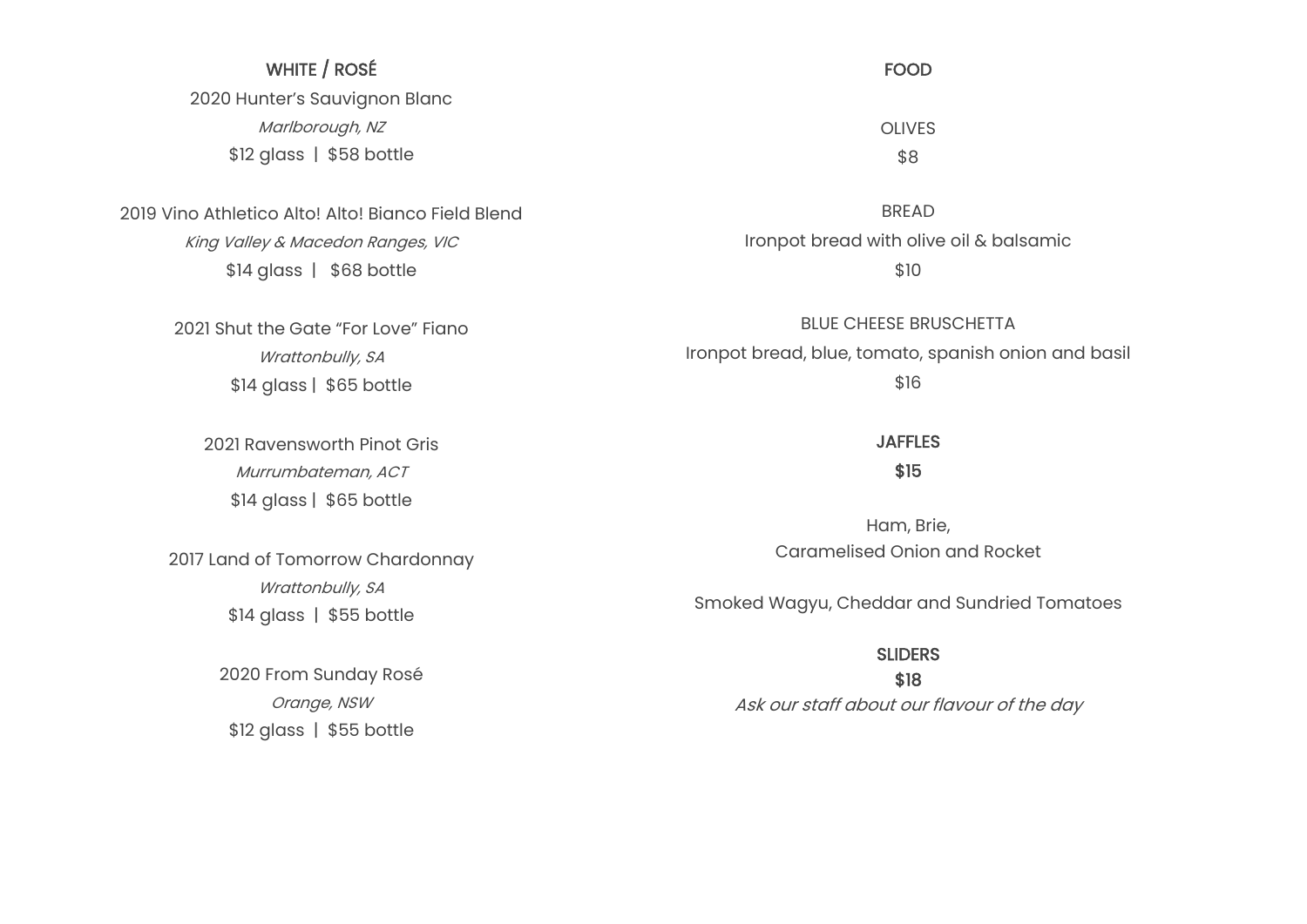## BEER & CIDER

Rotating Taps Ask our team \$7 middy | \$9 schooner

# OTHER

Pickleback Shot Jameson & Pickles \$9

Wild Brumby Schnapps \$9

### STRANGELOVE SOFT DRINKS

\$6

Double Ginger

Yuzu Jalapeños & Lime

Smoked Cola

## PINOT NOIR

2019 Pinot's Wine Bar "Pinot's Noir" Adelaide Hills, SA \$12 glass | \$58 bottle

2019 Heretic "Heresy on Syme" Yarra Valley, VIC \$16 glass | \$78 bottle

2019 Castle Rock Pinot Noir Porongurup, WA \$14 glass | \$65 bottle

2019 Vinoque "Same Same" Pinot Noir Pinot Munier Yarra Valley, VIC \$12 glass | \$50 bottle

2019 Maude Single Vineyard "Mohawk Hill" Central Otago, NZ \$85 bottle